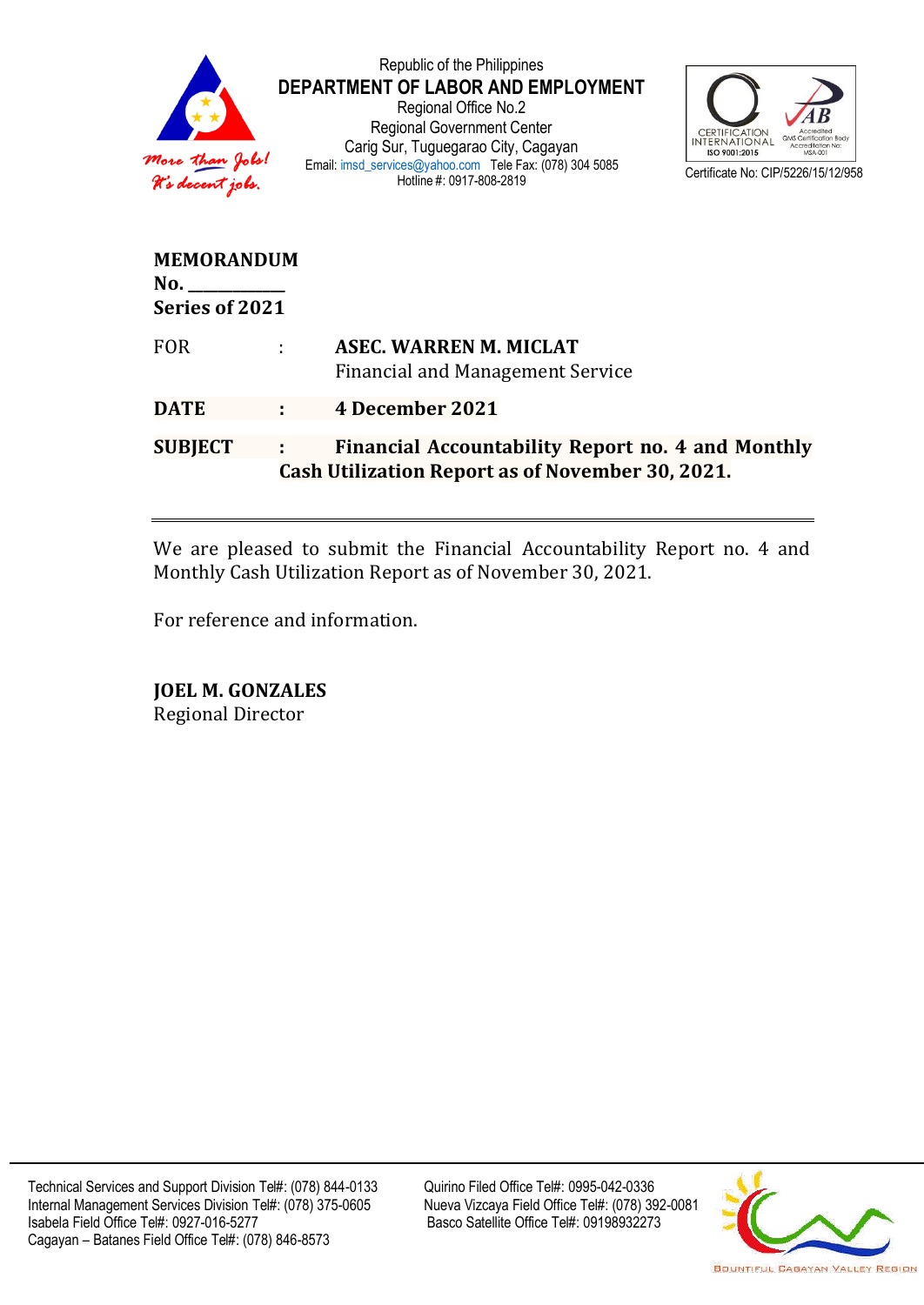## **DEPARTMENT OF LABOR AND EMPLOYMENT REGIONAL OFFICE NO. II MONTHLY CASH UTILIZATION REPORT As of November 30, 2021**

|                       |                     |                     |                            |                                           |                           | <b>ANNEX A</b>   |  |  |
|-----------------------|---------------------|---------------------|----------------------------|-------------------------------------------|---------------------------|------------------|--|--|
| <b>PERIOD COVERED</b> | <b>NCA Received</b> | <b>NTA Received</b> | <b>Total Cash Receipts</b> | <b>Total Cash</b><br><b>Disbursements</b> | <b>Unutilized NCA/NTA</b> | % of Utilization |  |  |
|                       | А                   | в                   | $C = A + B$                | D                                         | $E = C-D$                 | $F = D/C$        |  |  |
| January               | 4,264,000.00        | 27,537,379.18       | 31,801,379.18              | 3,200,402.04                              | 28,600,977.14             | 10.06%           |  |  |
| February              | 4,264,000.00        | 45,657,531.96       | 49,921,531.96              | 24,649,218.76                             | 25,272,313.20             | 49.38%           |  |  |
| March                 | 4,793,000.00        | 199,759,317.63      | 204,552,317.63             | 258,425,607.97                            | (53, 873, 290.34)         | 126.34%          |  |  |
| <b>April</b>          | 9,524,000.00        | 345,588,327.56      | 355,112,327.56             | 89,024,607.05                             | 266,087,720.51            | 25.07%           |  |  |
| May                   | 12,751,000.00       | 2,376,973.39        | 15,127,973.39              | 48,144,930.83                             | (33,016,957.44)           | 318.25%          |  |  |
| June                  | 9,519,000.00        | 198,180,925.85      | 207,699,925.85             | 440,770,688.92                            | (233,070,763.07)          | 212.22%          |  |  |
| July                  | 227,323,000.00      | 84,709,953.69       | 312,032,953.69             | 50,368,264.80                             | 261,664,688.89            | 16.14%           |  |  |
| <b>August</b>         | 70,854,692.48       | 31,692,229.22       | 102,546,921.70             | 52,552,453.23                             | 49,994,468.47             | 51.25%           |  |  |
| September             | 57,311,307.52       | 12,166,692.48       | 69,478,000.00              | 381,137,157.36                            | (311, 659, 157.36)        | 548.57%          |  |  |
| <b>October</b>        | 55,239,000.00       | 57,684,754.85       | 112,923,754.85             | 28,055,894.79                             | 84,867,860.06             | 24.84%           |  |  |
| <b>November</b>       | 60,210,000.00       | 165,832,126.24      | 226,042,126.24             | 61,887,208.41                             | 164,154,917.83            | 27.38%           |  |  |
| <b>TOTAL</b>          | 516,053,000.00      | 1,171,186,212.05    | 1,687,239,212.05           | 1,438,216,434.16                          | 249,022,777.89            | 85.24%           |  |  |

## **AS OF NOVEMBER 31, 2021 ANNEX B**

| <b>PERIOD COVERED</b>      | <b>NCA Received</b> | <b>NTA Received</b> | <b>Total Cash Receipts</b> | <b>Disbursements</b> | <b>Unutilized NCA/NTA</b> | % of Utilization |
|----------------------------|---------------------|---------------------|----------------------------|----------------------|---------------------------|------------------|
|                            | А                   | в                   | $C = A + B$                | D                    | $E = C-D$                 | $F = D/C$        |
| As of January 31           | 4,264,000.00        | 27,537,379.18       | 31,801,379.18              | 3,200,402.04         | 28,600,977.14             | 10.06%           |
| As of February 28          | 8,528,000.00        | 73,194,911.14       | 81,722,911.14              | 27,849,620.80        | 53,873,290.34             | 34.08%           |
| As of March 31             | 13,321,000.00       | 272,954,228.77      | 286,275,228.77             | 286,275,228.77       |                           | 100.00%          |
| As of April 30             | 22,845,000.00       | 618,542,556.33      | 641,387,556.33             | 375,299,835.82       | 266,087,720.51            | 58.51%           |
| AS OF May 31, 2021         | 35,596,000.00       | 620,919,529.72      | 656.515.529.72             | 423,444,766.65       | 233,070,763.07            | 64.50%           |
| <b>AS OF June 30, 2021</b> | 45,115,000.00       | 819,100,455.57      | 864,215,455.57             | 864,215,455.57       |                           | 100.00%          |
| As of July 31, 2021        | 272,438,000.00      | 903,810,409.26      | 1,176,248,409.26           | 914,583,720.37       | 261,664,688.89            | 77.75%           |
| As of August 31            | 343,292,692.48      | 935,502,638.48      | 1,278,795,330.96           | 967,136,173.60       | 311,659,157.36            | 75.63%           |
| As of September 30         | 400,604,000.00      | 947,669,330.96      | 1,348,273,330.96           | 1,348,273,330.96     |                           | 100.00%          |
| As of October 30           | 455,843,000.00      | 1,005,354,085.81    | 1,461,197,085.81           | 1,376,329,225.75     | 84,867,860.06             | 94.19%           |
| As of November 28          | 516,053,000.00      | 1,171,186,212.05    | 1,687,239,212.05           | 1,438,216,434.16     | 249,022,777.89            | 85.24%           |

Certified Correct Correction of the Correction of the Recommend<del>umg Approva</del>l: Noted by: Noted by: **GSHELIA F. CAPALUNGAN REGINALD B. ESTIOCO JOEL M. GONZALEZ**

REGINALD B. Estidco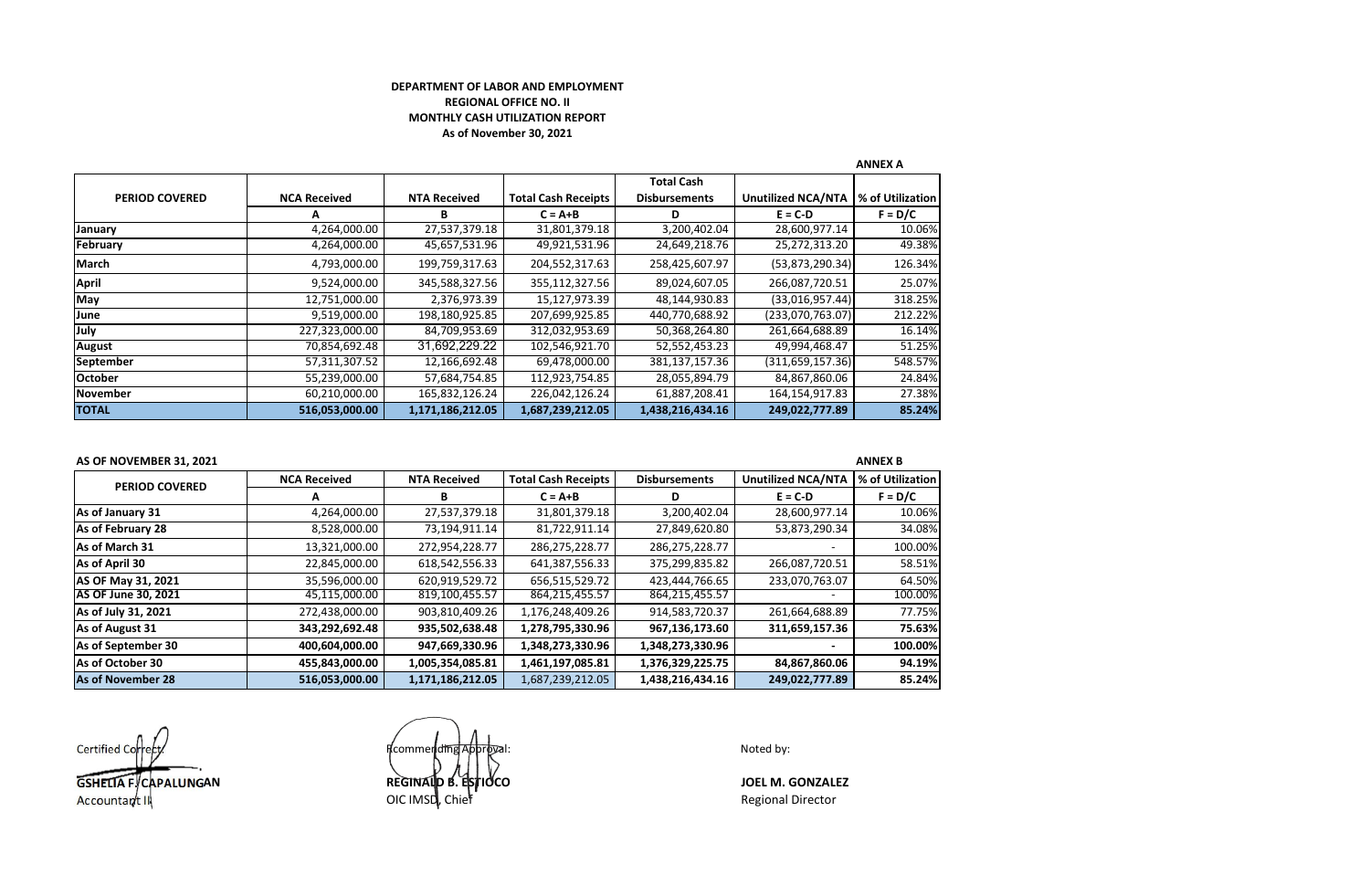|                                                                                                                                                                                                                                                           |                |                       |              |                                                           |                              |                   |                |                                              |                                           | MONTHLY REPORT OF DISBURSEMENTS<br>For the Month of November 30, 2021 |                      |      |                                    |                       |                                                             |                          |                           | $\sim$ 100 $\pm$ |                      |                      | Appendix 23<br>FAR No. 4 |                                                                                     |                      |       |
|-----------------------------------------------------------------------------------------------------------------------------------------------------------------------------------------------------------------------------------------------------------|----------------|-----------------------|--------------|-----------------------------------------------------------|------------------------------|-------------------|----------------|----------------------------------------------|-------------------------------------------|-----------------------------------------------------------------------|----------------------|------|------------------------------------|-----------------------|-------------------------------------------------------------|--------------------------|---------------------------|------------------|----------------------|----------------------|--------------------------|-------------------------------------------------------------------------------------|----------------------|-------|
| Department of Labor and Employment (DOLE)<br>Department:<br>Office of the Secretary<br>Agency/ Entity:<br>Regional Office - II<br><b>Operating Unit:</b><br><b>Organization Code:</b><br>16 001 0300002<br><b>Fund Cluster:</b><br>01 Regular Agency Fund |                |                       |              |                                                           |                              |                   |                |                                              |                                           |                                                                       |                      |      |                                    |                       |                                                             |                          |                           |                  |                      |                      |                          |                                                                                     |                      |       |
|                                                                                                                                                                                                                                                           | <b>CURRENT</b> |                       |              |                                                           |                              |                   | <b>CONT AP</b> |                                              |                                           |                                                                       |                      |      | <b>CONT</b>                        |                       |                                                             | <b>TRUST LIABILITIES</b> |                           |                  | <b>GRAND TOTAL</b>   |                      |                          |                                                                                     |                      |       |
| <b>PARTICULARS</b>                                                                                                                                                                                                                                        | <b>DS</b>      | MOOE                  | Fin. Exp     | co                                                        | <b>TOTAL</b>                 | <b>PS</b>         | <b>MOOE</b>    | Fin. Exp CO                                  | Sub-Total<br><b>PS</b>                    | MOOE                                                                  | Fin. Exp CO          |      | Sub-Total                          | TOTAL                 | <b>SUB-TOTAL</b>                                            | <b>PS</b>                | MOOE<br>co                | <b>TOTAL</b>     | <b>PS</b>            | MOOE                 | Fin. Exp                 | CO.                                                                                 | TOTAL                | mar   |
| 1.00                                                                                                                                                                                                                                                      | 2.00           | 3.00                  | 4.00         | 5.00                                                      | $6 = (2 + 3 + 4 + 5)$        | 7.00              | 8.00           |                                              | $9.00$   10.00   11= $(7+8+9+10)$   12.00 | 13.00                                                                 | 14.00 15.00          |      | $16 = (12 + 13 + 14 + 15)$         | $17 = (11 + 16)$      | $18= (6+17)$                                                |                          | ##### 20.00 21.00 (19+20+ |                  | 23.00                | 24.00                | ####                     | 26.00                                                                               | 27=(23+24+25+26)     | 28.00 |
| <b>November</b>                                                                                                                                                                                                                                           | $\sim$         | $\sim$                | $\sim$       | $\sim$                                                    | $\sim$                       | $\sim$ $-$        |                |                                              |                                           | $\sim$                                                                |                      |      | $\sim$                             | $\sim$                | $\sim$ $-$                                                  | $\sim$                   |                           |                  | $\sim$               | $\sim$ $-$           | $\sim$                   |                                                                                     | $\sim$               |       |
| <b>NCA</b>                                                                                                                                                                                                                                                |                |                       | 0.00         | $0.00 -$                                                  |                              |                   |                |                                              |                                           |                                                                       |                      |      |                                    |                       |                                                             |                          |                           |                  |                      |                      |                          |                                                                                     |                      |       |
| RCI<br>RADAI                                                                                                                                                                                                                                              | 312,022.9      | 1.145.374.3           | 0.01         | 0.00                                                      | 1.457.397.28                 | 0.00              |                | $0.00$ $0.00$ 0.0                            | 0.00                                      | 46,023.20                                                             | 0.00 0.0             |      | 46,023.2                           | 46,023.20<br>5.499.00 | 1.503.420.4                                                 |                          |                           |                  | 312.022.91           | 1.191.397.57         |                          |                                                                                     | 1,503,420.48         |       |
| NTA                                                                                                                                                                                                                                                       | 6,842,019.63   | 1,430,923.37          | 0.00<br>0.00 | 0.00<br>0.00                                              | 8,272,943.00                 | 0.00<br>0.00      |                | $0.00$ $0.00$ $0.00$<br>$0.00$ $0.00$ $0.00$ | 0.00                                      | $0.00$ $0.00$ $5,499.00$ $0.00$ $0.00$                                | 0.00                 | 0.00 | 5.499.00<br>0.00                   | 0.00                  | 8.278.442.00<br>0.00                                        |                          | $\sim$<br>$\sim$          |                  | 6,842,019.63<br>0.00 | 1,436,422.37<br>0.00 |                          | $\sim$                                                                              | 8,278,442.00<br>0.00 |       |
| RCI                                                                                                                                                                                                                                                       | 0.00           | 14.521.293.08         | 0.00         | 0.00                                                      | 14.521.293.08                | 0.00              |                | $0.00$ $0.00$ $0.00$                         |                                           | 0.00 0.00 57.402.18 0.00 0.00                                         |                      |      | 57.402.18                          | 57,402.18             | 14.578.695.26                                               |                          |                           |                  | 0.00                 | 14.578.695.26        |                          |                                                                                     | 14.578.695.26        |       |
| RADAI                                                                                                                                                                                                                                                     | 0.00           | 37.090.092.13         | 0.00         | 0.00                                                      | 37.090.092.13                | 0.00              |                | $0.00$ $0.00$ $0.00$                         | 0.00                                      | 0.00 436,558.54                                                       | 0.00                 | 0.00 | 436,558.54                         | 436.558.54            | 37,526,650.6                                                |                          |                           |                  | 0.00                 | 37,526,650.67        |                          |                                                                                     | 37,526,650.6         |       |
| Working Fund (NCA issued to BTr)                                                                                                                                                                                                                          |                |                       | 0.00         | 0.00                                                      |                              | 0.00              |                | $0.00$ $0.00$ $0.00$                         | 0.00<br>0.00                              |                                                                       | 0.00 0.00 0.00       |      | 0.00                               | 0.00                  | 0.00                                                        |                          |                           |                  | 0.00                 | $0.00 -$             |                          |                                                                                     | 0.00                 |       |
| <b>Tax Remittance Advices Issued (TRA)</b>                                                                                                                                                                                                                | 470,123.0      | 242,344.1             | 0.00         | 0.00                                                      | 712,467.19                   | 0.00              |                | 0.00 0.0                                     | 0.00<br>0.00                              | 9,025.82                                                              | 0.00                 | 0.00 | 9,025.82                           | 9,025.82              | 721,493.0                                                   |                          |                           |                  | 470,123.02           | 251,369.99           |                          |                                                                                     | 721,493.01           |       |
| Cash Disbursement Ceiling (CDC)                                                                                                                                                                                                                           | 0.00           | 0.00                  | 0.00         | 0.00                                                      | 0.00                         | 0.00              |                | $0.00$ $0.00$ $0.00$                         | 0.00<br>0.00                              |                                                                       | $0.00$ $0.00$ $0.00$ |      | 0.00                               | 0.00                  | 0.00                                                        |                          |                           |                  | 0.00                 | $0.00 -$             |                          |                                                                                     | 0.00                 |       |
| Non-Cash Availment Authority (NCAA)                                                                                                                                                                                                                       | 0.00           | 0.00                  | 0.00         | 0.00                                                      | 0.00                         | 0.00              |                | $0.00$ $0.00$ $0.00$                         | 0.00<br>0.00                              | 0.00                                                                  | 0.00                 | 0.00 | 0.00                               | 0.00                  | 0.00                                                        |                          |                           |                  | 0.00                 | $0.00 -$             |                          |                                                                                     | 0.00                 |       |
| Others (CDT, BTr Docs Stamp, etc.)                                                                                                                                                                                                                        | 0.00           | 0.00                  | 0.00         | 0.00                                                      | 0.00                         | 0.00              |                | $0.00$ $0.00$ $0.00$                         | 0.00<br>0.00                              |                                                                       | $0.00$ $0.00$ $0.00$ |      | 0.00                               | 0.00                  | 0.00                                                        |                          |                           |                  | 0.00                 | $0.00 -$             |                          |                                                                                     | 0.00                 |       |
|                                                                                                                                                                                                                                                           | 7.624.165.56   | 54.430.027.12         | 0.00         | 0.00                                                      | 62.054.192.68                | 0.00              | 0.00           | $0.00$ $0.00$                                | 0.00 0.00                                 | 554,508.74                                                            | 0.00                 | 0.00 | 554.508.74                         | 554.508.74            | 62.608.701.42                                               |                          |                           |                  | 7.624.165.56         | 54.984.535.86        | 0.00                     | 0.00                                                                                | 62,608,701.42        |       |
| $\sim$<br><b>SUMMARY:</b>                                                                                                                                                                                                                                 |                |                       |              |                                                           |                              |                   |                |                                              |                                           |                                                                       |                      |      |                                    |                       |                                                             |                          |                           |                  |                      |                      |                          |                                                                                     |                      |       |
|                                                                                                                                                                                                                                                           |                | <b>Previous Month</b> |              |                                                           | <b>This Month (November)</b> | <b>As of Date</b> |                |                                              |                                           |                                                                       |                      |      |                                    |                       | - Previous Report                                           |                          | This month (November)     |                  | As of Date           |                      |                          |                                                                                     |                      |       |
| <b>Total Disbursement Authorities Received</b>                                                                                                                                                                                                            |                | 1.353.661.643.58      |              |                                                           | 113.500.212.62               | 1.467.161.856.20  |                |                                              |                                           |                                                                       |                      |      | <b>Total Disbursements Program</b> |                       | 1,467,156,255.21                                            |                          | 226,763,619.25            |                  | 1,693,919,874.46     |                      |                          |                                                                                     |                      |       |
| NCA.                                                                                                                                                                                                                                                      |                | 455.843.000.00        |              |                                                           | 60,210,000.00                | 516,053,000.00    |                |                                              |                                           |                                                                       |                      |      | Less: * Actual Disbursements       |                       | 1,382,288,395.15                                            |                          | 62,608,701.42             |                  | 1,444,897,096.57     |                      |                          |                                                                                     |                      |       |
| Working Fund                                                                                                                                                                                                                                              |                | 0.00                  |              | $\sim$                                                    |                              | 0.00              |                |                                              |                                           |                                                                       |                      |      | (Over)/Under spending              |                       | 84.867.860.06                                               |                          | 164, 154, 917.83          |                  | 249,022,777.89       |                      |                          |                                                                                     |                      |       |
| TRA                                                                                                                                                                                                                                                       |                | 5,959,169.40          |              | $\sim$                                                    | 721,493.01                   | 6,680,662.41      |                |                                              |                                           |                                                                       |                      |      |                                    |                       |                                                             |                          |                           |                  |                      |                      |                          |                                                                                     |                      |       |
| CDC                                                                                                                                                                                                                                                       |                | 0.00                  |              |                                                           |                              | 0.00              |                |                                              |                                           |                                                                       |                      |      |                                    |                       |                                                             |                          |                           |                  |                      |                      |                          |                                                                                     |                      |       |
| NTA                                                                                                                                                                                                                                                       |                | 1,005,354,085.81      |              |                                                           | 165,832,126.24               | 1,171,186,212.05  |                |                                              |                                           |                                                                       |                      |      |                                    |                       |                                                             |                          |                           |                  |                      |                      |                          |                                                                                     |                      |       |
| Others (CDT, BTr Docs Stamp, etc.)                                                                                                                                                                                                                        |                | 0.00                  |              |                                                           |                              | 0.00              |                |                                              |                                           |                                                                       |                      |      |                                    |                       |                                                             |                          |                           |                  |                      |                      |                          |                                                                                     |                      |       |
| Add/Less: Adjustments (e.g. cancelled/stated checks                                                                                                                                                                                                       |                |                       |              | $\sim$                                                    |                              | 0.00              |                |                                              |                                           |                                                                       |                      |      |                                    |                       |                                                             |                          |                           |                  |                      |                      |                          |                                                                                     |                      |       |
| Less: Notice of Transfer Allocations (NTA)* issued<br><b>Total Disbursements Authorities Available</b>                                                                                                                                                    |                | 0.00                  |              |                                                           |                              |                   |                |                                              |                                           |                                                                       |                      |      |                                    |                       |                                                             |                          |                           |                  |                      |                      |                          |                                                                                     |                      |       |
|                                                                                                                                                                                                                                                           |                | 1,467,156,255.21      |              | $\sim$                                                    | 226,763,619.25               | 1,693,919,874.46  |                |                                              |                                           |                                                                       |                      |      |                                    |                       |                                                             |                          |                           |                  |                      |                      |                          |                                                                                     |                      |       |
| Less: Lapsed NCA<br>Disbursements *                                                                                                                                                                                                                       |                | 1,382,288,395.15      |              | $\sim$                                                    | 62,608,701.42                | 1,444,897,096.57  |                |                                              |                                           |                                                                       |                      |      |                                    |                       |                                                             |                          |                           |                  |                      |                      |                          |                                                                                     |                      |       |
| <b>Balance of Disbursements Authorities as of to date</b>                                                                                                                                                                                                 |                | 84.867.860.06         |              |                                                           | 164.154.917.83               | 249,022,777.89    |                |                                              |                                           |                                                                       |                      |      |                                    |                       |                                                             |                          |                           |                  |                      |                      |                          |                                                                                     |                      |       |
|                                                                                                                                                                                                                                                           |                |                       |              |                                                           |                              |                   |                |                                              |                                           |                                                                       |                      |      | <b>Recommending Approval</b>       |                       |                                                             |                          |                           |                  |                      | Approved By:         |                          |                                                                                     |                      |       |
|                                                                                                                                                                                                                                                           |                |                       |              | SHELTA F<br>OIC, Accountant III<br>Date: December 4, 2021 | <b>CARALUNGAN</b>            |                   |                |                                              |                                           |                                                                       |                      |      |                                    |                       | REGINALD B. ESTIDCO<br>ISD, Chief<br>Date: December 4, 2021 |                          |                           |                  |                      |                      |                          | <b>JOEL M. GONZALES. CESE</b><br><b>Regional Director</b><br>Date: December 4, 2021 |                      |       |

- -